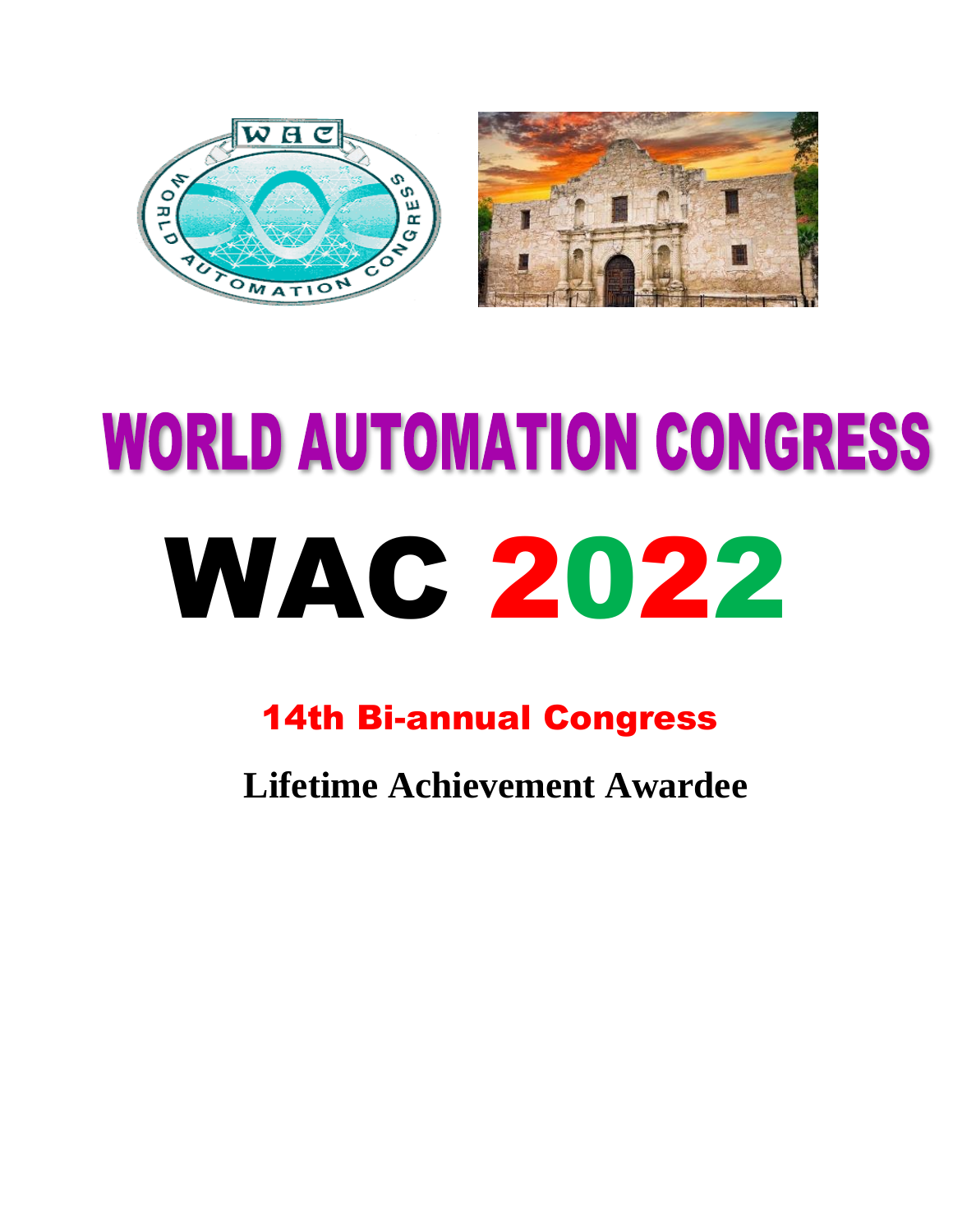

**Abdollah Ebbie Homaifar Duke Energy Eminent Professor NASA Langley Distinguished Chair Professor North Carolina A&T State University Greensboro, NC**

## **Venue: Holiday Inn Riverwalk San Antonio, Texas**

**Bio: Ebbie Homaifar** received his B.S. and M.S. degrees from the State University of New York at Stony Brook in 1979 and 1980, respectively, and his Ph.D. degree from the University of Alabama in 1987, all in electrical engineering. He is currently the NASA Langley Distinguished Chair Professor and the Duke Energy Eminent professor in the Department of Electrical and Computer Engineering at North Carolina A&T State University (NCA&TSU). He is also the director of the Autonomous Control and Information Technology Institute and the Testing, Evaluation, and Control of Heterogeneous Large-scale Systems of Autonomous Vehicles at NCA&TSU. Through his research, he has obtained funding in excess of \$30 million from various U.S. funding agencies. He is the author and co-author of over 300 articles in journals and conference proceedings, one book, and three chapters of books. His research interests include machine learning, climate data processing, optimization, optimal control, flexible robotics, signal processing, soft computing and modeling. He